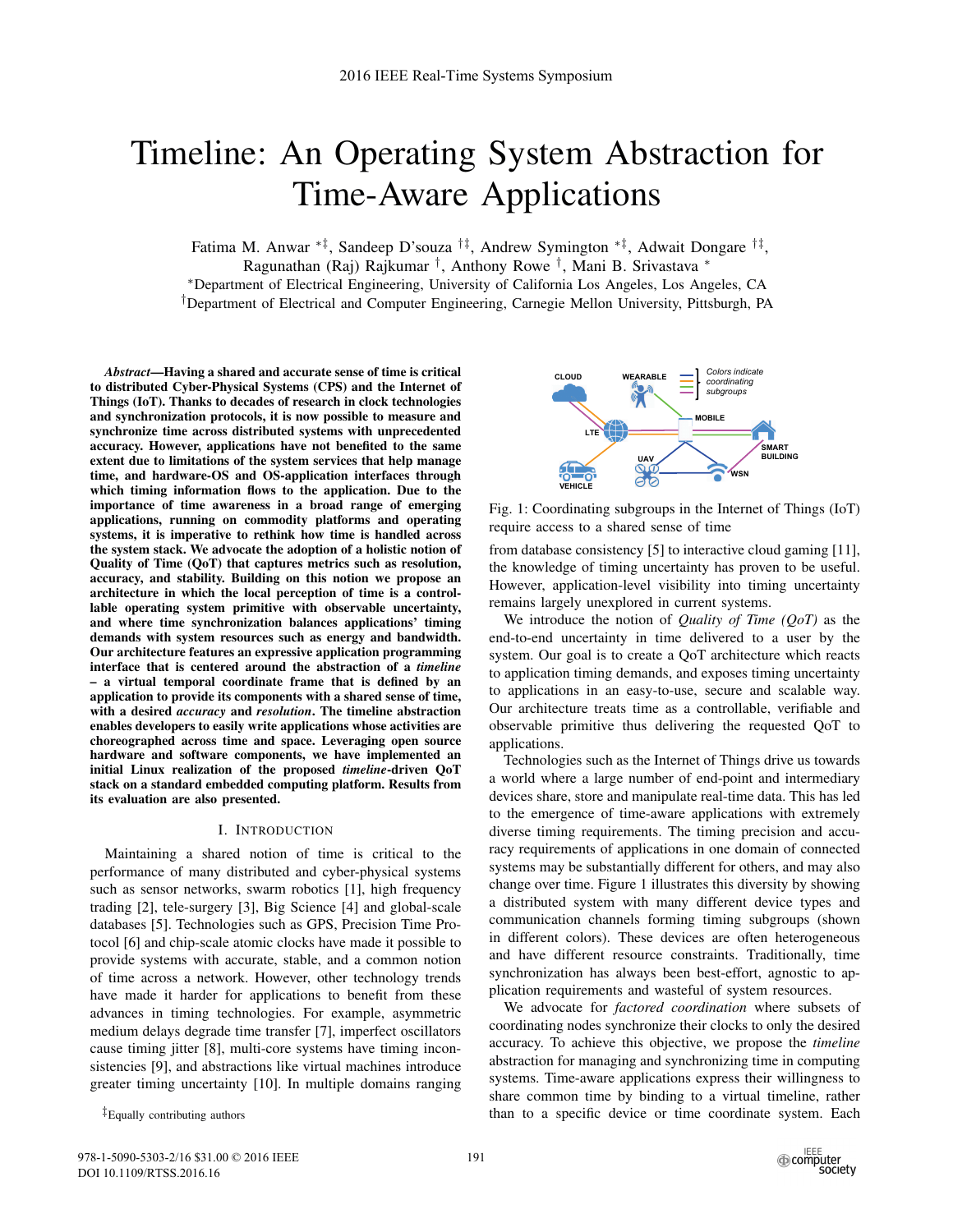application specifies an accuracy (the deviation an application is willing to tolerate from the timeline) and a resolution (an upper bound on the minimum discrete time tick) with which it binds to the timeline). The key advantage of this approach is that a device can support multiple timelines, with different and time-varying accuracy requirements. Thus enabling the paradigm of factored coordination. Furthermore, timelines provide scalability, robustness to node failures as well as dynamic binding and unbinding.

The overview of a timeline-driven QoT architecture is shown in Figure 2. The architecture closes the loop between the timing requirements of applications, and how well the system is able to meet their needs by propagating timing uncertainty back to the applications. It characterizes the timekeeping hardware capabilities e.g. oscillators and timestamping mechanisms and exposes them as controllable and disciplinable clocks. The system can adjust these clocks and/or switch between them to balance application needs with the system resources. For example, a system can switch from a high energy rubidium oscillator to an unstable low energy quartz crystal oscillator, from hardware timestamping to software timestamping, from a high synchronization rate to a low rate to balance system resources with application QoT requirements.

The primary contributions of our work are as follows:

- We propose the notion of Quality of Time based on timing uncertainty.
- We investigate how time-aware applications and the OS should exchange information about time and develop a model that describes how (i) applications interact with a shared notion of time, (ii) applications register their timing requirements with the OS and (iii) how timing uncertainty is conveyed from the OS to applications.
- We propose a platform-independent OS abstraction called a *timeline*, and present an application programming interface (API) that greatly simplifies the development of QoT-aware choreographed applications.
- We provide an end-to-end timeline-driven QoT architecture and its corresponding implementation for Linux.
- We conduct a series of micro-benchmarks to verify the performance of our QoT architecture on a Linux-based embedded platform, the Beaglebone Black [12].

# II. RELATED WORK

The notion of time uncertainty is not new to the field of time synchronization. NTP [13] computes a bound on time for every timestamp sample and applies clock filtering algorithms to filter out the false samples. However, this bound is never exposed to applications and hence becomes invalid when a clock adjustment is made. Google Spanner [5] utilizes the True Time API to show how the knowledge of uncertainty in time can be used to achieve the external consistency of transactions in a global database. However, Spanner is a closed system and the TrueTime API are tailored only to database transactions. Additionally, both the TrueTime API and POSIX API do not treat the notion of time as an application-specified requirement. In contrast, our work seeks to provide a universal framework



Fig. 2: Timeline-driven Quality-of-Time Architecture

with associated timeline-based API that lets applications specify their QoT requirements, and also exposes the achieved QoT to applications for varied uses including coordination and adaptation.

At the programming level, time-triggered and eventtriggered computation models provide timing determinism. The time-triggered architecture (TTA) [14] addresses issues in real-time programming by establishing a global time-base to specify interaction among nodes, whereas event-triggered architectures like Ptides [15] map model time to real time, only when systems interact with the physical world, e.g. using sensors and actuators. PtidyOS [16] is a microkernel that generates target specific code for the Ptides model. Our timeline-driven QoT architecture utilizes a different paradigm. It focuses on assisting coordinated and distributed time-aware applications on local as well as wide area networks, through a hardware-independent system library as well as an entire framework built using commodity hardware and software.

Also relevant and complementary to our work is research in time synchronization on the analytical modeling of clock uncertainties [17], and methods to compensate for them via approaches such as Kalman filtering [18].

# III. TIMELINES

Modern operating systems generally derive their notion of time from the highest-quality timer available on a system. For example, in Linux, multiple virtual clocks are derived from such a single timer. These virtual clocks all share the same accuracy and resolution, and expose themselves to applications in userspace via the standardized POSIX clock [19] interface. The Linux kernel allows users to precisely schedule events on any of these clocks notion of time by using the underlying High Resolution Timer subsystem. However, Linux does not expose the uncertainty in its knowledge of time to applications, nor does it allow applications to specify or change their QoT requirements.

Linux and other OSs allow clocks to be disciplined using synchronization techniques such as NTP [13] and PTP [6]. These and other synchronization protocols are based on the traditional "trickle-down time" approach (as shown in Figure 3a), where a master (statically defined or dynamically chosen) sits on top of a timing hierarchy, restricting other nodes to be slaves. The slave nodes measure time with respect to the master's time axis. Furthermore, messages are exchanged at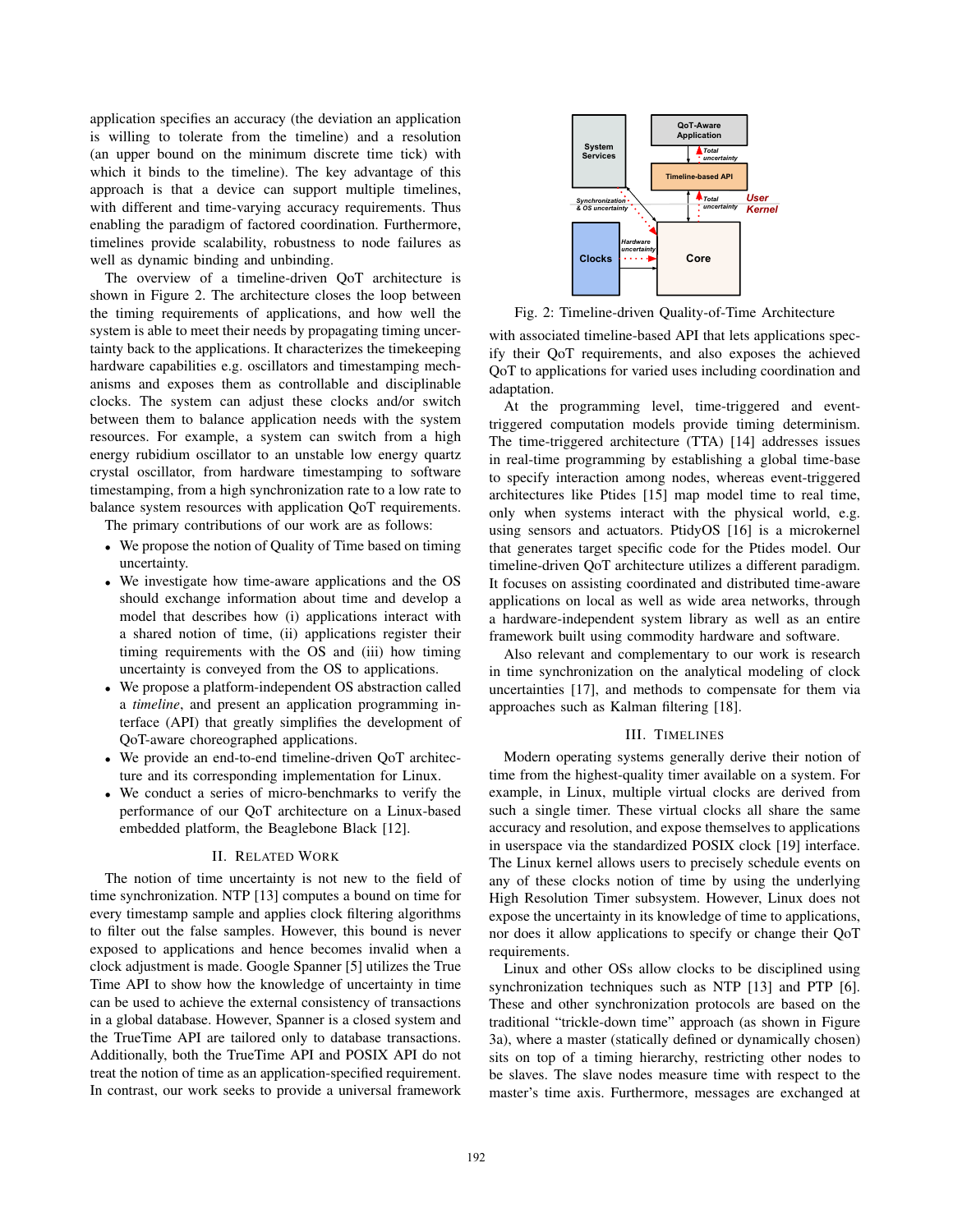a pre-calibrated rate corresponding to the tightest accuracy requirement in the network. Such approaches are inherently centralized, not adaptive, and are wasteful of resources.

We introduce an alternative paradigm based on *factored coordination* that abstracts away from "trickle-down time", and only coordinating nodes synchronize their time. To enable adaptive time management and factored coordination, we propose a new timing abstraction called a *timeline*. A timeline is a virtual reference time base that is completely decoupled from any specific reference device or time system. It enables developers to easily implement coordinated applications. Applications that need to coordinate their tasks, bind to a common timeline and synchronize their time as shown in Figure 3b. For example, node *f* and *g* bind to Timeline 3 and synchronize their time with each other rather than the entire network. This enables us to escape the limitations of the traditional masterslave synchronization paradigm and support applications that dynamically bind and unbind from timelines as needed. As a result, our system is distributed, enables adaptive groupings and balances timing requirements with system resources.

A timeline's instantaneous reference could be any node in the network, and can be passed adaptively between nodes, based on available resources or network conditions. For example, multiple players in the same locality playing a virtual reality game need not synchronize to some external server, instead they can join a timeline and synchronize with one another for their timing needs.

Applications define their timing requirements with respect to a timeline, and not any specific master node. When an application binds to a timeline, it specifies its timing requirements in terms of an *accuracy* and a *resolution*, collectively referred to as a *binding*. This is shown in Figure 4. The accuracy of a timeline is an asymmetric interval around the reference time that determines the maximum error an application can tolerate in its time estimate. The resolution of a timeline is the minimum tick requirement of an application. Both accuracy and resolution are represented by a {*second, attosecond*} tuple with each attribute being a 64-bit unsigned integer. For example, if some applications want to coordinate their sensing tasks in the order of a millisecond, and they require nanosecond granularity in their time ticks, they will all bind to the same timeline with an accuracy of 1 millisecond, {0*,* 1*e*15}, and a resolution of 1 nanosecond {0*,* 1*e*9}.

The accuracy and resolution of a timeline affect the system's choice of switching between different clock sources or oscillators with varying frequencies and stability. High accuracy







Fig. 4: Node 1 and 2 bind to a timeline with a desired binding accuracy, and binding resolution. Note that accuracy is an asymmetric interval around true time.

necessitates the use of a stable clock, whereas high resolution requires a high-frequency clock. Clocks with greater stability and higher resolution generally consume more energy. This abstraction provides an opportunity to balance application needs (accuracy and resolution) with resources. Motivated by the timeline abstraction, we next describe our QoT architecture and its accompanying system stack.

#### IV. QOT ARCHITECTURE

The QoT architecture uses the timeline abstraction to make uncertainty in time observable and controllable across a broad range of QoT-Aware applications. The QoT architecture is comprised of three distinct components: (i) *Clocks*, (ii) *System Services*, and (iii) *QoT Core*. In this section, we describe the individual components of the QoT architecture (as shown in Figure 2), and show how they interact with each other.

# *A. Clocks*

The QoT architecture exposes timekeeping hardware as Clocks, which play a major role in delivering knowledge of time with associated QoT to the applications. Based on the functionality provided, we categorize them into two types:

Core Clocks drive all the functionality of the stack. All timelines derive their reference time as a projection from a core clock. For a clock to qualify as a core clock, it must provide (i) the ability to read a *strictly-monotonic* counter, which cannot be altered by any system process, (ii) the ability to schedule events along a timeline reference, and (iii) provide the hardware resolution and uncertainty associated with reading the clock. Optionally, a core clock may also expose interfaces to timestamp and generate external events.

Network Interface Clocks (NICs) assist in disciplining the local time to some global reference time. Only those network interfaces which have the ability to accurately timestamp network packet transmission and reception, at the physical layer, are exposed as NICs. This enables precise calculation of the offset between two clocks, and the propagation delay associated with a medium. A NIC is similar to a core clock in providing the ability to read time, and optionally provide I/O functionality for precisely timestamping an event, or generating a very deterministic pulse in the future. A NIC, however, differs from a core clock in that: (i) it is not necessarily monotonic, (ii) it may be disciplinable and (iii) it does not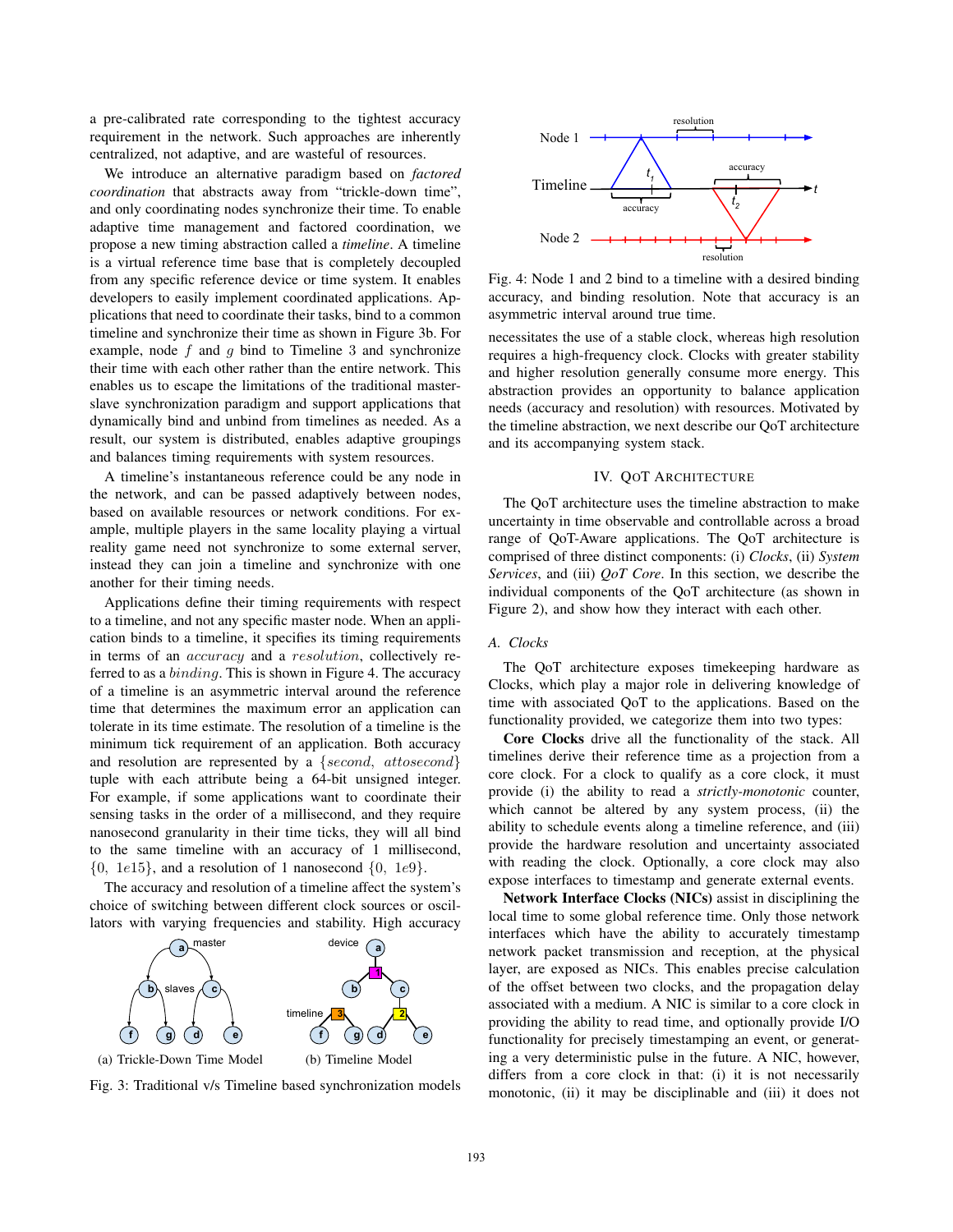provide the ability to generate interrupts. Hence, it cannot be used to accurately schedule user-level application threads.

Our architecture supports these two clock categories, and provides mechanisms to synchronize them with each other. While every node must contain a core clock, it is not necessary for a node to contain a NIC.

## *B. System Services*

System services are user-space processes responsible for distributing timeline metadata, quantifying timing uncertainties, and synchronizing time within and across nodes.

*1) Data Distribution Service (DDS):* DDS [20] is a networking middleware service which simplifies networking programming for our architecture. It provides a publish-subscribe framework, which collects all the timeline requirements and gives participating nodes the ability to decide the reference time in a decentralized fashion.

*2) Synchronization Service:* Modern OSs expose only a single clock and synchronize it on a best-effort basis by being oblivious to the application requirements. In contrast, our timeline-driven architecture supports multiple timelines on a single node, each having its own notion of time. In Figure 3b, node *c* is part of both Timelines 1 and 2. Hence, it runs two parallel instances of the synchronization service for two different timelines, each achieving only the desired accuracy.

A timeline represents a mapping from a *local* core time to a *global* reference time. To generate this mapping we require a two-step synchronization procedure as shown in Figure 5. In the first step, we synchronize the NIC to the core clock on a single node. Once the NIC is aligned to core time all timestamps provided by a NIC can be mapped to core time.

In the second step, we perform *inter-node* synchronization. NICs exchange synchronization packets across nodes and timestamp them in core time, thus generating a timeline mapping using a first-order linear model,  $t_M = t_M' + (1 + \frac{m}{100})(100) \times (t - t_M')$  where  $t_M$  is the current timeline mapping  $ppb/10^9$   $\times$  (*t<sub>c</sub>*−*t*<sup>'</sup><sub>c</sub>), where *t*<sub>M</sub> is the current timeline mapping that is derived from previous mapping *t*<sup>'</sup> frequency bias that is derived from previous mapping  $t_M$ , frequency bias<br>
and (parts per billion) and current and previous core time *ppb* (parts per billion) and current and previous core time,  $t_c$  and  $t_c'$  respectively. In Figure 5, multiple timelines are maintained as logical mannings and they provide the ability maintained as logical mappings and they provide the ability to synchronize with multiple nodes with totally different accuracy requirements, thus enabling the factored coordination paradigm. The Linux PTP Project [21] also runs two-step synchronization. It first aligns NICs across different nodes, and then it synchronizes the system clock to the NIC. However, this approach does not scale to multiple timelines. Hence, we keep the core clock strictly monotonic and maintain multiple timelines as logical mappings from the core clock.

Synchronization Uncertainty: Time synchronization performance is limited by various stochastic delays in the system: *Propagation delay*, *Transmit delay*, *Receive delay* and *Residency delay*. These delays introduce uncertainty in our time measurements. Using a statistical approach we can calculate the upper bound on synchronization uncertainty as,  $E^U = \{(ppb_m - ppb + \Delta ppb)/10^9\} * (t_c - t_c') + (e_m + \Delta e),$ <br>and the lower bound on uncertainty  $F^L = \{(ppb, ppb, \ldots)$ and the lower bound on uncertainty,  $E^L = \{(ppb - ppbm +$ 



Fig. 5: End-to-end time synchronization using timelines. (1) NIC is disciplined by the core clock on a single node ( $t_N$  =  $t_C$ ). (2) NICs on two nodes exchange packets and timestamp them in core time. (3) The timestamps are used to work out the Core – Core mapping  $(t_M)$  and are stored in the form of a logical timeline mapping.

 $\Delta ppb)/10^9$  \*  $(t_c - t_c') + (e_m - \Delta e)$ , where  $ppb_m$  is the mean bias  $\Delta mpb$  is the standard deviation of bias  $e_a$  is mean bias,  $\Delta p p b$  is the standard deviation of bias,  $e_m$  is the mean offset and  $\Delta e$  is the standard deviation of offset. Instead of using only local statistical information to calculate the bounds, network wide information using a Kalman filter can also be applied to calculate tighter uncertainty bounds. Whichever model is used for the uncertainty bound calculation, a global time estimate at any point in time should be  $t_M - E^L < t_M < t_M + E^U$ .

*3) System Uncertainty Estimation Service:* Every timestamp read by a user application contains an uncertainty value introduced by the OS, which is a function of factors like the system load and CPU operating frequency. This service continuously updates these uncertainty statistics and passes it to the the stack. These uncertainty values are appended to every timestamp as an uncertainty bound.

# *C. QoT Core*

The QoT Core (also referred to as the *core*) acts as a bridge between all the stack components, and the host OS. The core performs a range of functionality:

Timeline Management: To satisfy different QoT requirements, the core keeps track of different timelines and their associated bindings, and handles their creation and destruction. It also provides an interface for applications to bind to a timeline and specify their QoT requirements.

Clock Management: The core provides an interface for different hardware clocks to register with it, and exposes an interface for a *privileged* user to choose and switch between these different clocks. The core utilizes this chosen clock to maintain a monotonic sense of time, referred to as *core time*. The key idea is that a privileged daemon should be able to automatically select the core clock in a manner that balances clock stability/resolution with energy consumption. The core also maintains the projection parameters from the core clock to each timeline reference, and provides an interface for the synchronization service to manipulate them.

Event Scheduling: Scheduling an application on a global notion of time is important to execute distributed tasks synchronously. Hence, the core provides applications the ability to *synchronously* schedule events based on a timeline reference. The core provides this functionality in the form of *timed waits* by interfacing with the OS scheduler. Timed waits provide threads the ability to sleep for a relative duration or until an absolute time. The scheduling subsystem is also designed to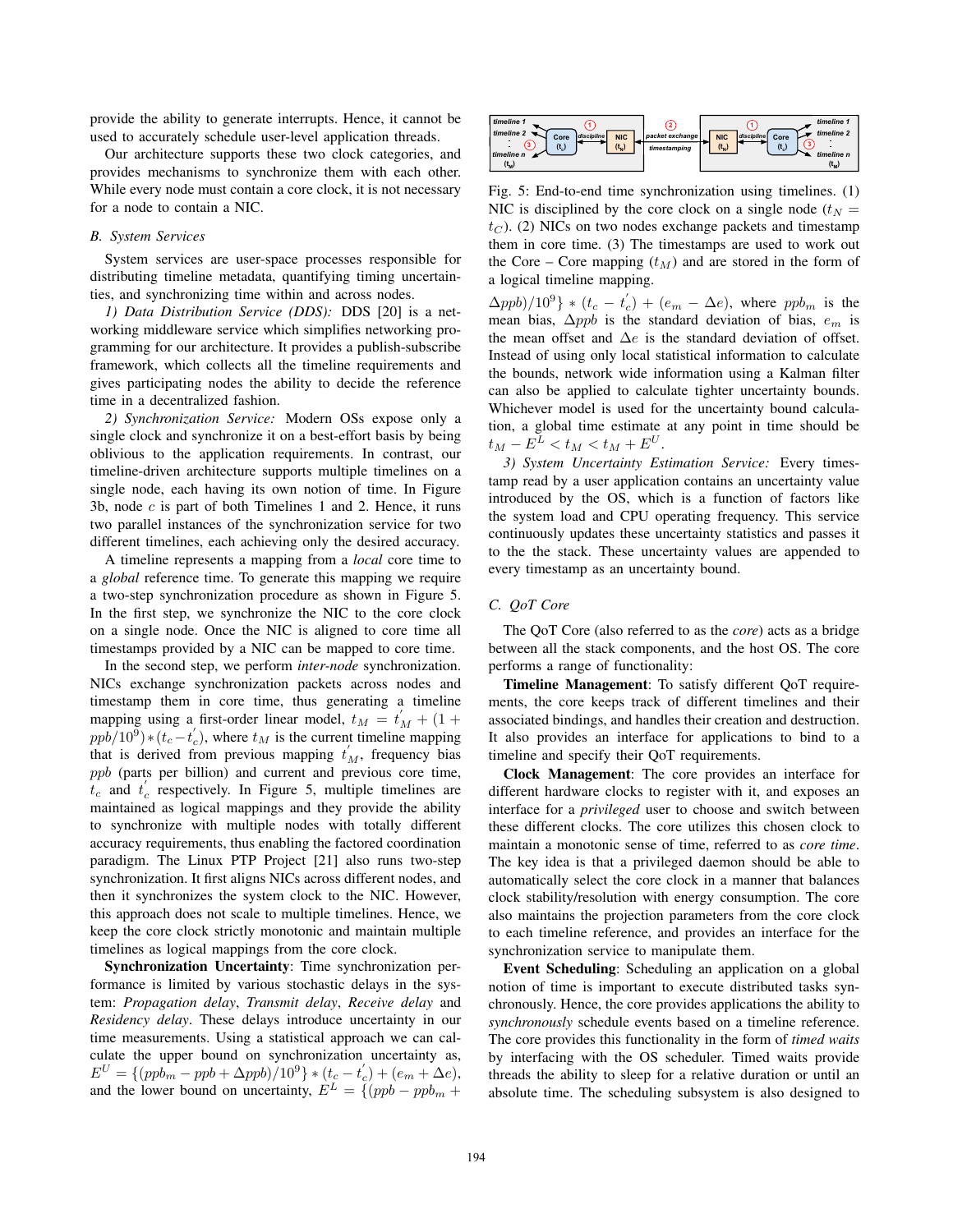



dynamically compensate for any synchronization changes to a timeline reference.

QoT Propagation: One of the goals of the QoT stack is to expose the timing uncertainty to applications, so that the framework gives the current estimate of time, along with the uncertainty associated with it. As shown in Figure 2, the core propagates the uncertainties from different stack components, appending uncertainty to every time estimate. It also provides interfaces for the system services and the hardware clock to expose/update these uncertainty values.

## V. QOT STACK FOR LINUX

To demonstrate the possibility of our QoT architecture, we have developed a timeline-driven QoT Stack for Linux. Given the variety of supported software and hardware, Linux is an ideal candidate to prototype a cross-platform timeline abstraction. Since, every system has its unique timing limitations, we attempt to quantify and work with them, instead of forcing the use of a particular platform.A complete architectural diagram of our QoT Stack for Linux appears in Figure 6. We adopt a modular design to avoid requiring changes to the Linux kernel, instead relying on loadable kernel modules and userspace daemons to make Linux QoT-aware.

#### *A. Timelines in Linux*

Our Linux-based prototype implements a timeline as a /dev/timelineX character device, where *X* corresponds to a unique identifier. The character device exposes the *timeline reference* as a POSIX clock [19] to userspace, which is disciplinable by a synchronization service. The timeline character device also exposes an Input-Output Control (ioctl) interface, for applications to bind/unbind to a timeline, specify/update their QoT requirements, and read the timeline's reference time with an uncertainty estimate. In the Linux kernel, timelines are stored and ordered on a red-black tree which provides an  $O(log(N))$  look-up time with a string identifier. For details on timelines and bindings data structures, please refer to Appendix A.

# *B. Clocks*

Clocks (shown as *Network Interface Clock* and *Platform Core Clock* in Figure 6) are managed via drivers and use the Linux **ptp\_clock** libraries to abstract away from architecture-specific sources. This abstraction provides the ability to enable or disable the clock source, configure timer pins (for timestamping inputs or pulse-width modulated outputs) and discipline the external clock (either in hardware or software). Pins are configured through the hardware timer subsystem using **.enable** and **.verify** function callbacks. The time can be observed or set through **.gettime64** and **.settime64** function callbacks. The kernel drivers implement the correct function callbacks, and register the existence of the precise clock through **ptp\_clock\_register**, with the kernel's PTP subsystem. In PTP terminology, these clocks are referred to as *Precise Hardware Clocks* (PHC), which is any clock or network interface that supports hardware timestamping and GPIO capabilities. These clocks are exposed to userspace as /dev/ptpX character devices and they register their capabilities, uncertainties, resolution and function hooks with the core module.

#### *C. System Services*

Data Distribution Service: OpenSplice [20] is used as the data distribution service in our stack. It disseminates timeline metadata across the entire network. Once every node has a complete picture of *timelines* on all nodes, they compete for providing the reference time and in our baseline implementation, the node with the highest accuracy requirement is chosen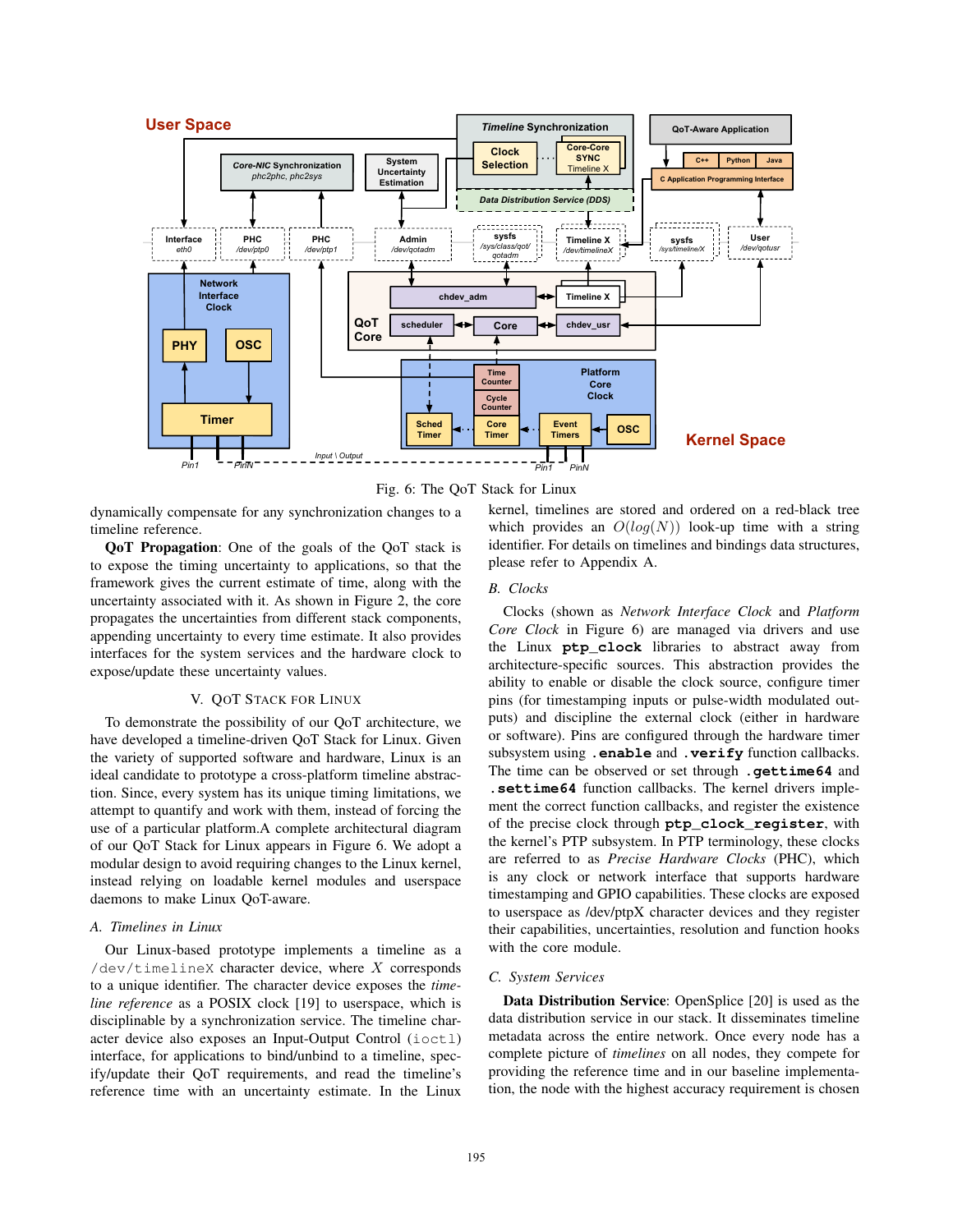

Fig. 7: Decision tree for choosing a time synchronization service based on hardware capabilities

to provide the reference time to the timeline's subgroup. The synchronization rate is determined by the highest accuracy requirement in the network. Hence, the node which has the highest requirement in its timing subgroup can become a master and push packets with a rate corresponding to its accuracy requirement.

Synchronization Service: The synchronization service operates in userspace and comprises of *Core-NIC Synchronization* and *Timeline Synchronization* daemons, as shown in Figure 6. The Timeline Synchronization daemon is implemented by patching the Linux PTP Project [21]. It calculates clock discipline parameters, and disciplines the /dev/timelineX character devices through the **.settime** and **.adjtime** POSIX clock APIs. The mappings are stored in the kernel so that the timeline reference can be easily returned using the **.gettime** POSIX clock API. A detailed description of PTP can be found in Appendix C.

We also create a synchronization service *phc2phc* that aligns two *Precise Hardware Clocks* (PHC): clocks which support hardware timestamping and GPIO with external hardware timestamping, and deterministic hardware interrupt capabilities. Our implementation performs *Core-NIC* synchronization using *phc2phc*. If one of the clock is not a PHC, we use the *phc2sys* [21] service to synchronize clocks. The decision tree in Figure 7 shows how timestamping and GPIO capabilities of a clock influence our choice of synchronization service. Certain network interfaces do not support hardware timestamping, but provide a hardware interrupt upon the Start of Frame Delimiter (SFD) of a synchronization packet. In this case, if the core clock is a PHC, it can timestamp the SFD interrupt in hardware and run *phc2phc* across multiple nodes for high accuracy. However, certain network interfaces neither expose a PHC, nor support SFD. In this case, the core clocks resort to software time stamping and perform *sys2sys*. Table I lists some example network interfaces with different hardware capabilities and the corresponding synchronization service.

TABLE I: Network Interface Capabilities

| NIC.               | <b>Capabilities</b> | <b>Service</b> |
|--------------------|---------------------|----------------|
| <b>TI CPSW</b>     | PHC, GPIO interrupt | phc2phc        |
| AT86RF233          | PHC, SFD interrupt  | phc2phc        |
| DW1000             | PHC, SFD interrupt  | phc2phc        |
| <b>IEEE 802.11</b> | None                | sys2sys        |

System Uncertainty Estimation Service: This service tries to get a probabilistic estimate of the OS clock read uncertainty

by reading the core clock in a tight loop from userspace, via a privileged interface (/dev/qotadm). By taking the difference of consecutive timestamps, the service calculates the uncertainty distribution.

#### *D. Linux QoT Core Kernel Module*

The Linux QoT Core, shown as the central component in Figure 6, is implemented as a loadable kernel module. It consists of the following sub-modules.

Scheduler Interface: Each active timeline maintains a redblack tree of waiting threads, ordered by their wake-up times in the timeline reference. When an application thread issues a timed wait request, the thread is suspended and en-queued on a red-black tree corresponding to the timeline to which it is bound. Waking up applications from their suspended state relies on the interrupt functionality of the core clock. When the callback triggers, the interrupt handler checks each active timeline for tasks that need to be woken up, and moves such tasks from the wait queue to the ready queue. Subsequently, the task is scheduled as per its priority, and the policy being used by the scheduler. This introduces scheduling uncertainty, as other threads may also be present on the ready queue. Before the task is actually scheduled, the core returns a timestamp of the scheduling instant along with an uncertainty estimate. This enables an application to take a decision, based on the received QoT. The scheduling policy *agnostic* design, enables the stack to be portable to a range of different Linux kernels, and prevents it from being tied down to a specific kernel version. It also gives the opportunity for OS developers to use scheduling policies best suited for the target platform. Future implementations of the stack will include techniques to probabilistically compensate for the scheduling uncertainty.

Decisions on waking up a task, or programming the next interrupt callback, rely on the projections between core time and the timeline references. The scheduling interface compensates for any synchronization changes to these projections. When a synchronization event occurs, the interface checks the head of the timeline queue, to decide whether the change in the projection, necessitates a task to be scheduled earlier than previously estimated.

User Interface: The core exposes a set of threadsafe ioctl interfaces in the form of a character device, /dev/qotusr, to userspace. It gives user applications the ability to create/destroy a timeline, read timestamps with uncertainty estimates, as well as issue timed waits on a timeline reference. The user interface also provides applications the ability to access the external timestamping and event triggering functionality of the core clock (if supported by hardware).

Admin Interface: This is a special character device /dev/qotadm, which enables a privileged daemon to control specific parameters of the QoT stack. It provides an ioctl interface, which allows a privileged user to get information on clocks, switch between different core clocks, as well as get/set the OS uncertainty associated with reading timestamps.

Sysfs Introspection: The core provides a sysfs interface for a user to view and change the state of the system using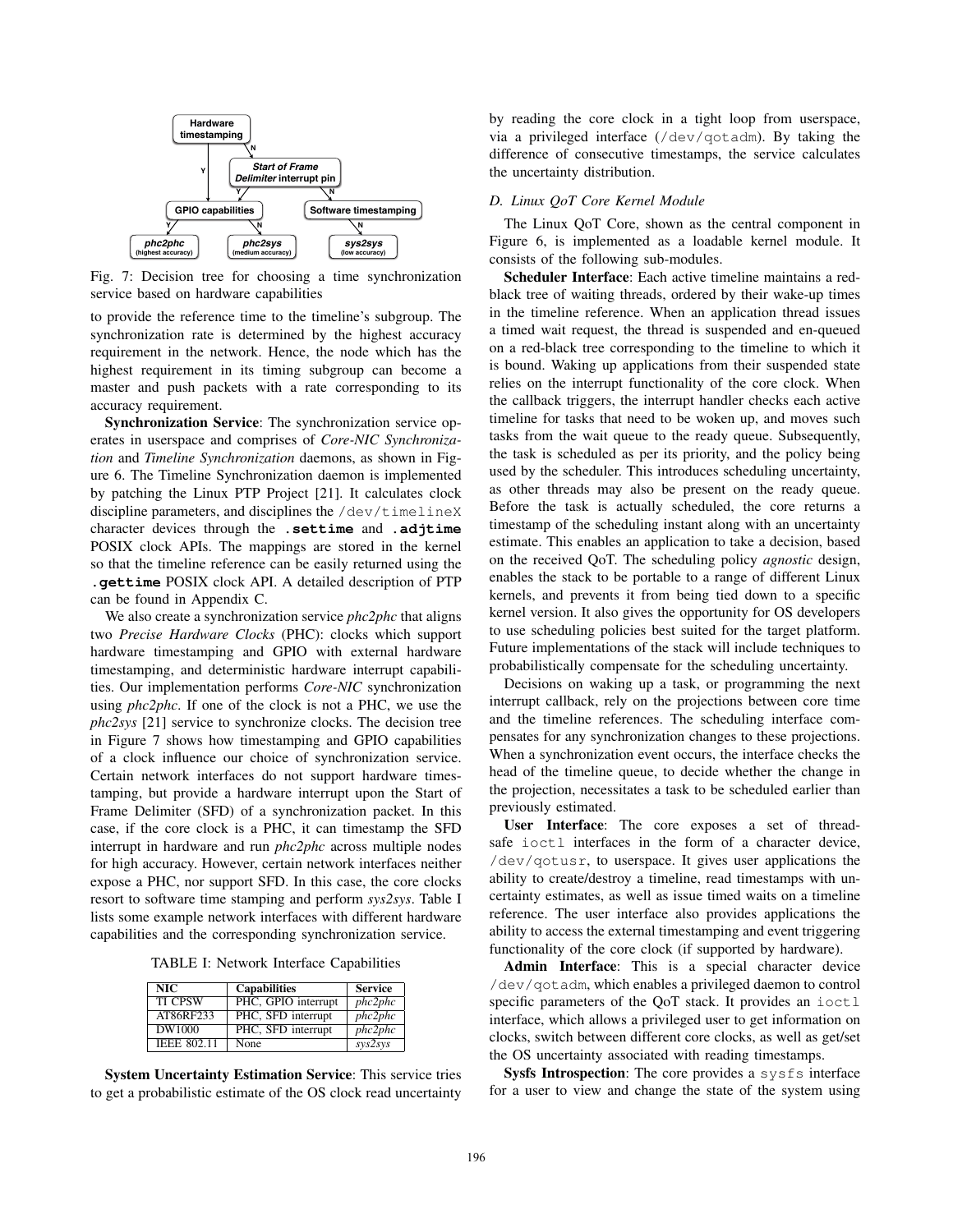file operations. It can be used to develop complex visualization tools or to integrate with existing monitoring systems.

On the Beaglebone Black platform, the memory footprint of the QoT Stack for Linux is 4.071 MB. The current implementation re-implements a number of existing components for easier debugging, leading to a large code size. Future implementations will focus on optimization.

#### VI. APPLICATION PROGRAMMING INTERFACE

We provide an API that allows programmers to simplify the development of distributed QoT-Aware applications. The key API calls can be found in Table II in the Appendix, and are categorized by their functionality: (i) *Timeline Association* APIs allow applications to bind/unbind to a specific timeline, and specify/update their QoT requirements. (ii) *Time Management* APIs allow applications to read the timeline notion of time with the uncertainty estimate. (iii) *Event Scheduling* APIs allow applications to schedule events using timed waits on the timeline reference, along with returning the uncertainty as when the event was actually scheduled. Additionally, the APIs also provide the ability to trigger events at a deterministic point in the future, as well as accurately timestamp external events, contingent on hardware support from the core clock.

Listing 1: QoT-Aware TDMA Application

```
name = "tdma-timeline"; /* Timeline UUID */
/* Timeline accuracy equivalent to TDMA guard band */
timeinterval_t accuracy = {
. below = TL_FROM_nSEC (0) ,
   . above = TL_FROM_nSEC(TDMA_GUARD_BAND) ,
};<br>/* Timeline resolution equivalent to TDMA period */
timelength_t res = TL_FROM_nSEC(TDMA_PERIOD) ;
timelength_t period = TL_FROM_nSEC(TDMA_PERIOD) ;
timepoint_t start_offset
  = TP_FROM_nSEC(get_my\_slot() * TDMA\_SLOT\_LENGTH);
/* Bind to a timeline with requested UUID */timeline_t timeline = timeline\_bind (name, accuracy, res);
 * Set period and start offset */
time\_setscheduling (timeline, period, start_offset);
   Periodic TDMA Transmission */
while (tdma_running) {
  /* Sleep until start of next transmit slot */status = timeline_waituntil_nextperiod (timeline);<br>if (status == QOT_OK) {
    /* Transmit if uncertainity within bound */transmit packet (message) ;
  } else \{ hold_off ();
  }
}<br>timeline_unbind(timeline); /* Unbind from a ti<mark>meline */</mark>
```
Using these APIs, we present a sample code snippet for a *Time Division Multiple Access (TDMA)* application in Listing 1. In this implementation, multiple nodes need to be allocated transmit slots, such that no packet collisions occur. It is essential that all nodes have a shared notion of time, along with the uncertainty associated with it. The application compensates for synchronization errors using guard bands. If timing uncertainty increases beyond these guard bands (e.g. if synchronization is lost), then packets will collide. Notifying the application about the returned QoT gives it the ability to *adapt*.

Such an application would start by creating a binding to a timeline, with desired accuracy and resolution using **timeline\_bind**. The detail of data types for timeline and it's binding requirement – accuracy and resolution – can be found in Appendix B. Given that transmitting in a TDMA slot is inherently periodic, the application can set its period and start offset using **timeline\_setschedparams**. Subsequently, the application executes a loop, where it calls **timeline\_waituntil\_nextperiod**, which wakes up the task every period, using the programmed parameters. This call returns a status whether the returned QoT is within the accuracy requested by the application. The application can make use of this information to take a decision on transmitting a packet. Finally, before the application terminates, it unbinds from the timeline using **timeline\_unbind**. We also contrast our QoT-aware TDMA application with one written using the Linux POSIX API. The Linux API based TDMA application does not have a notion of QoT and cannot provide end-to-end estimates of timing uncertainty. The corresponding code snippet along with a detailed comparison can be found in Listing 5 in Appendix D.

# VII. EXPERIMENTAL EVALUATION

Our prototype stack provides hardware support for the popular Beaglebone Black (BBB) embedded Linux platform [12]. We implement drivers to support the Texas Instruments (TI) AM335x ARM Cortex-A8 System-on-Chip (SoC) found on the BBB. The SoC supports the IEEE 1588 standard [6] (Precision Time Protocol) over Ethernet, and has the ability to timestamp network packets at the physical layer. The drivers serve as a reference implementation, and provide core concepts which can be ported to a variety of platforms. Corresponding to the two types of clocks that we defined in Section IV-A, we have implemented platform-specific drivers whose details can be found in Appendix E.

Our testbed comprises multiple BBB nodes, with the Linux 4.1.12-rt kernel, connected via an IEEE 1588-compliant switch [22], running the *synchronization service* which is a patched version of the Linux PTP Project [21]. Instead of disciplining the ethernet controller's NIC on the node (/dev/ptp0), our service supports simultaneous synchronization of multiple timelines, and disciplines the /dev/timelineX character devices. Using this testbed, we now present multiple micro-benchmarks which demonstrate the ability of our stack to perform synchronization, expose uncertainty and perform *choreographed* scheduling.



Fig. 8: (a) Core-NIC synchronization accuracy (b) Illustrating the adjustable synchronization parameter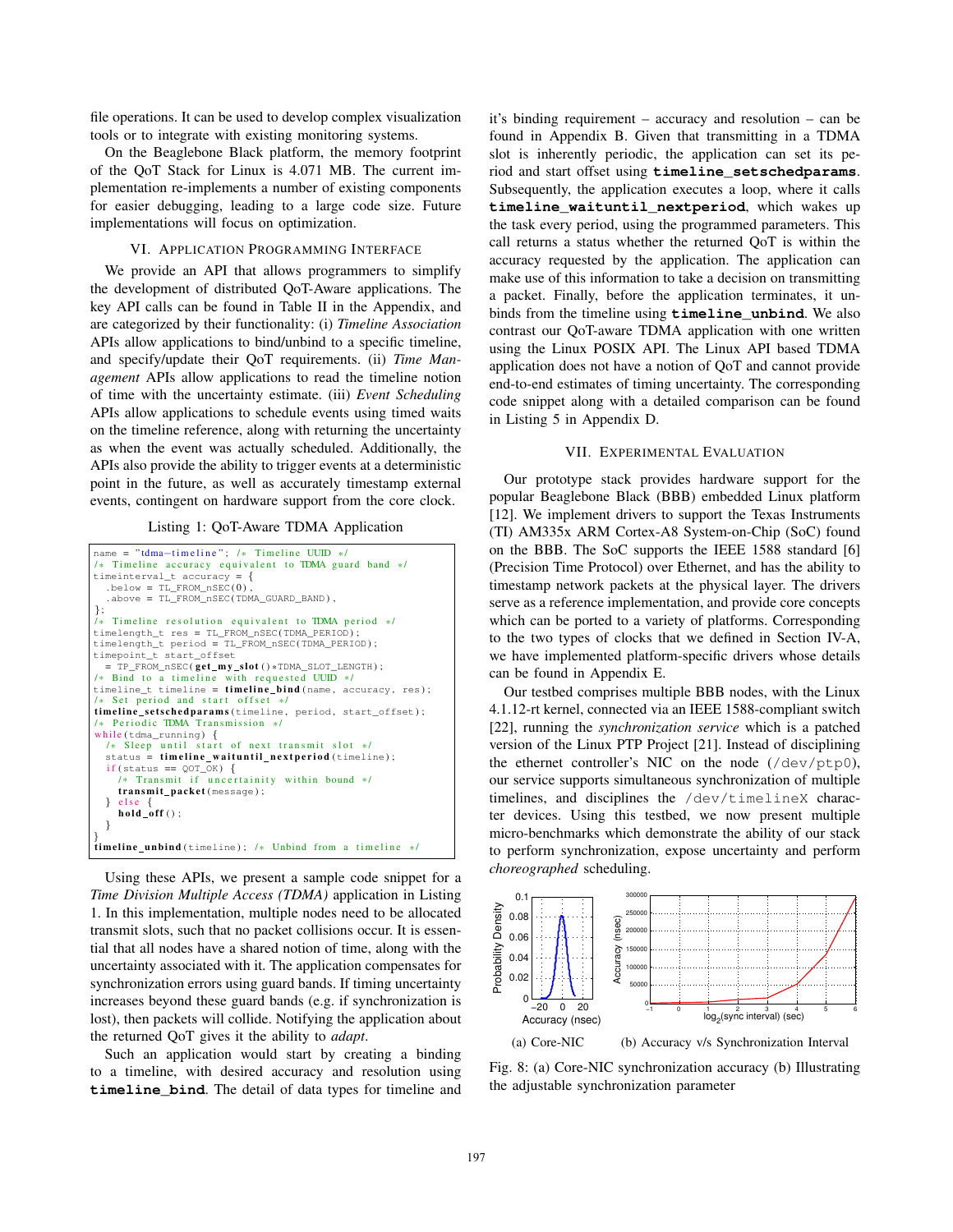

(a) Synchronization on for 1 hour



(c) Synchronization on, then off for 1 hour

Fig. 9: Upper and lower bounds around the observed uncertainty with and without synchronization. Note the change in y-axis scale, increasing from (a) to (c)

### *A. Synchronization Uncertainty*

The prerequisite for end-to-end synchronization – mapping *local* core time to a *global* timeline reference – is to first synchronize the on-board NIC with the local core clock. We use a programmable hardware timer on the BBB AM335x to trigger very deterministic and periodic outputs on a pin in core time, which is then timestamped by the NIC. The difference between the core and NIC timestamps is used to work out the clock disciplining parameters. We plot the distribution of this difference in Figure 8a, which indicates the Core-NIC synchronization accuracy, which is in the order of nanoseconds. A similar approach can work on other hardware platforms as well.

The ability to control the synchronization accuracy, is a key goal of the QoT stack. We use the transmission rate of synchronization packets as a control knob to adjust the accuracy, and the resulting plot is shown in Figure 8b. Note that increasing the synchronization packet transmission rate reduces synchronization error and increases timing accuracy. This proves the existence of such adjustable parameters, which can be exposed to the userspace services so that they can control the system performance and meet the QoT requirements.

Now that we have synchronized the NIC to the core clock and established the relationship between synchronization rate and accuracy, we use a topology similar to the one in Figure 3b for end-to-end synchronization. There are two timing subgroups: nodes *a*, *b* and *c* bound to Timeline 1 with an accuracy of 100 *μ*sec; and nodes *c*, *d* and *e* bound to Timeline 2 with an accuracy of 1 *μ*sec. The system sets a synchronization rate of 0.05 Hz for Timeline 1, and 2 Hz for Timeline 2 according to their accuracy requirements. We conducted experiments on this topology to demonstrate that the QoT stack runs multiple and parallel synchronization sessions on a single node, which disciplines multiple timelines simultaneously. The results are shown in Figure 10, where node  $c$  maintains two timelines with very different accuracy requirements of 100 *μ*sec and 1 *μ*sec, with respect to Timelines 1 and 2 respectively. This validates our initial claim that the timeline-driven architecture not only supports multiple virtual time references on a single node, but also synchronizes only to the desired accuracy, hence conserving resources like bandwidth and energy.



Fig. 10: (a) shows pair-wise error probability density of three nodes *a*, *b*, *c* bound to timeline 1 in Figure 3b with 100 *μ*sec accuracy requirement, (b) shows pair-wise error probability density of three nodes  $c$ ,  $d$ ,  $e$  bound to timeline 2 with 1  $\mu$ sec accuracy (Note that x-axis units are in nanoseconds, and x-axis scale changes in (a) and (b)). Note that  $c$  maintains mappings of both timelines, and the achieved accuracy for all the nodes is almost equal to their desired accuracy

In Figure 9, we show the QoT stack's ability to estimate the uncertainty in synchronization and expose it. Uncertainty captures the variance in time introduced by various sources of errors, that cause the time to deviate from its true value. The red plot provides the ground truth i.e, the actual uncertainty between the *local* timeline reference and the *global* timeline reference,  $e = t_{global} - t_{local}$ , whereas the green plot is an upper bound on uncertainty estimated by the stack,  $e_u$  =  $t_{upper} - t_{local}$  and the blue plot is the lower bound on uncertainty estimated by the stack,  $e_l = t_{lower} - t_{local}$ . Note that the bounds are valid that is,  $t_{upper} > t_{global}$ ,  $t_{local} > t_{lower}$ , only when,  $e_u > e > e_l$ , which is what is achieved in Figure 9. The uncertainty bounds estimated by the stack are applicable, both when synchronization is running or not. Figure 9a shows the bounds when the synchronization is running. Note that these bounds tend to increase when we turn the synchronization off (Figures 9b and 9c). The bounds extend in both directions as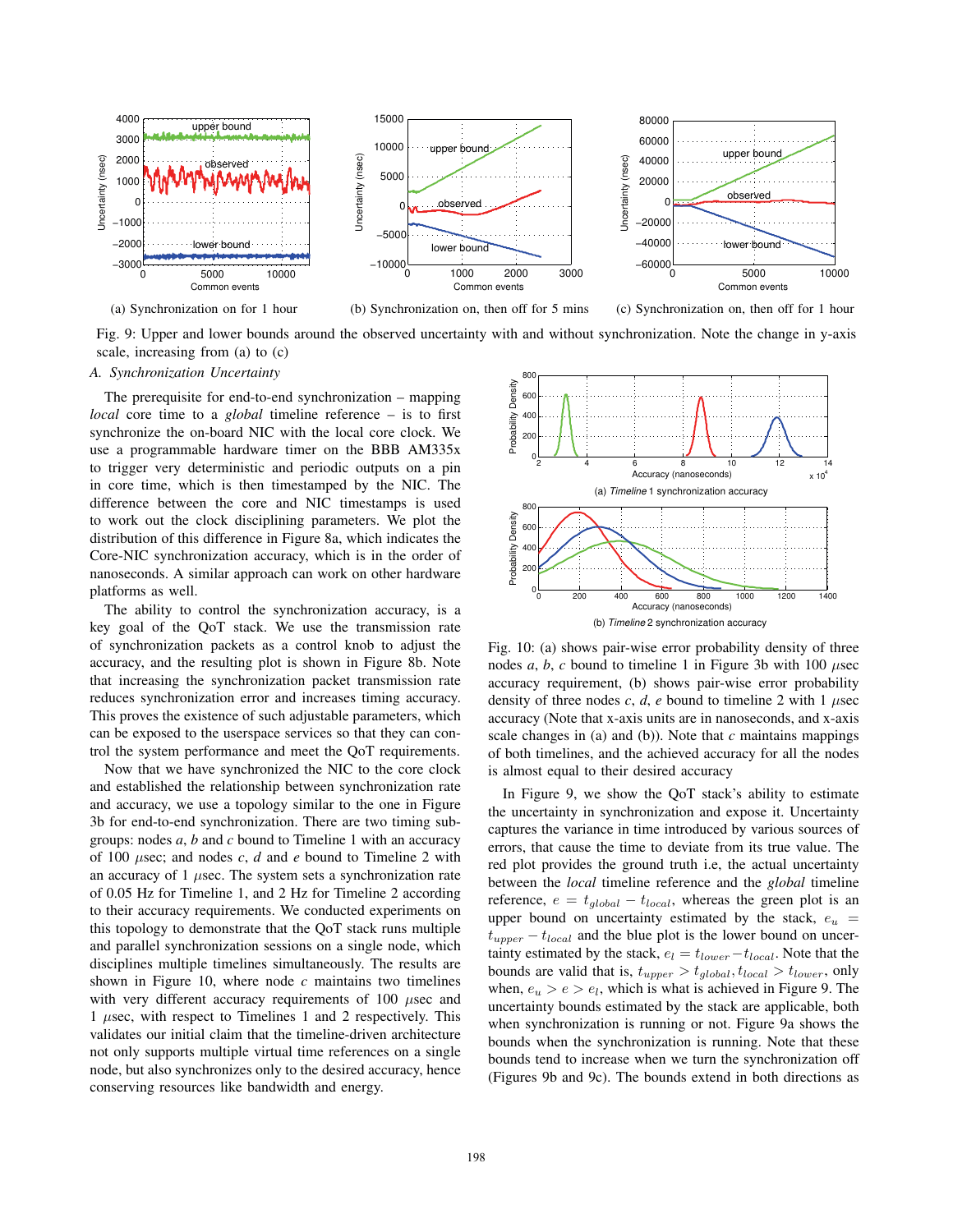

Fig. 11: Scheduler Latency Distributions, for a periodic pin toggling application on a single node



Fig. 12: End-to-end scheduling jitter distributions for synchronous pin toggling on two nodes



Fig. 13: Clock read latency histograms in different time intervals, estimated by the system uncertainty estimation service

a function of variance in frequency bias, and they will always bound the actual uncertainty. The longer the period for which the synchronization is off, the higher will be the uncertainty bounds. Thus, the QoT stack not only reports precise time to the applications but also the uncertainty in time with high confidence bounds.

#### *B. Scheduler Uncertainty*

We benchmark the OoT Core's scheduling interface against the Linux *Real-Time* (RT) scheduler by using a periodic pintoggling application which toggles a memory-mapped GPIO pin, at every second boundary. All the following experiments were conducted under identical load conditions for a duration of 3000 seconds, with the pin-toggling application being the highest real-time priority user application in the system. Multiple sporadic tasks with lower real-time priorities, which used the QoT stack functionality, were also running on the same system.

To measure scheduler uncertainty, we devise the following experiment. On a single node, an application periodically calls the **timeline\_waituntil\_nextperiod** API call, such that the pin toggle is scheduled at every second boundary on a timeline. When the task wakes up, the QoT stack provides a timestamp (with uncertainity) for when the event was actually scheduled. The scheduler latency can be estimated by taking the difference of the timestamps: when the task was supposed to wake up, and when it was actually scheduled. We also empirically measure the scheduler latency by using a Salae Logic Pro 16 logic analyzer [23]. The logic analyzer measures the latency for each pin toggle event by comparing against a deterministic PWM with edges at every second boundary on a timeline reference.

Figure 11a plots the distribution of the scheduler latency as estimated by the QoT stack, while Figure 11b shows the empirically-measured distribution. Observe that the empirical distribution and the distribution provided by our stack share similar characteristics. Thus, the uncertainty estimate provided by the QoT stack holds up to empirical measurement.

For the Linux RT scheduler, using real-time priority scheduling (**SCHED\_FIFO**), Figure 11c shows the empirically-measured latency distribution, where the **clock\_nanosleep** system call was used to schedule a periodic pin toggle. Note that the QoT-aware Linux scheduler and the Linux RT scheduler share similar statistical properties. The QoT-aware scheduler provides adherence to our *timeline*-driven architecture with no significant overhead.

The ability to perform choreographed scheduling is key to our stack, and hence we next characterize the end-to-end synchronous scheduling jitter. In our setup, we have two identical applications running on separate nodes. Both applications bind to the same timeline and synchronize with each other. Using the **timeline\_waituntil\_nextperiod** API call, the applications synchronously toggle a memory-mapped GPIO pin at every second boundary on the timeline reference. The synchronization service is also running on both nodes. In Figure 12a, we plot the distribution of the end-to-end jitter between the pin toggles of the distributed application. The instants at which the pins toggled were captured by a logic analyzer, and the difference in timestamps was used to compute the obtained distribution.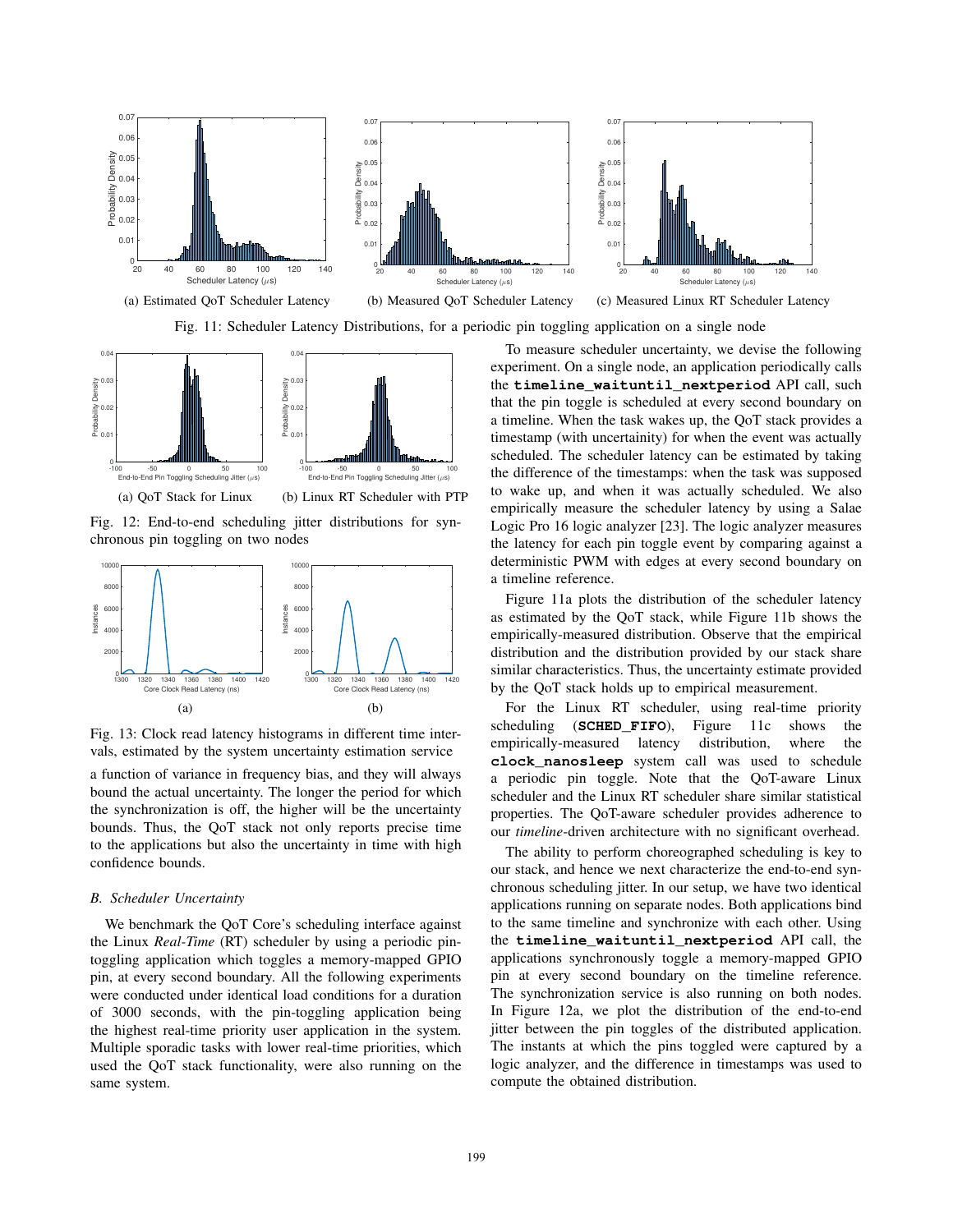We conduct a similar experiment using the Linux **clock\_nanosleep** system call on two distributed nodes synchronized by PTP. Figure 12b plots the distribution of the end-to-end scheduling jitter for Linux and PTP. Our stack runs a patched PTP synchronization service, and hence the distribution obtained has a similar jitter profile to that obtained using PTP. Note that our interface is policy-agnostic and does not incur additional overhead, while at the same time providing a range of QoT-based functionality. However, the scheduling jitter can be reduced using more suitable policies in the kernel.

Figure 13 shows two histograms for the estimated latency in reading the core clock from userspace, over different onesecond durations, as estimated by the system uncertainty estimation service. Observe that the distributions change over time and are a function of system load. Each peak in the distribution corresponds to different *locks* which cause contention in reading the core clock. This measured distribution plays a key role in continuously keeping track of the uncertainty introduced by the OS in reading the clock.

#### VIII. CONCLUSION & FUTURE WORK

The timeline abstraction with its associated notion of Quality of Time (QoT) helps virtualize time-related resources in a system, and plays a role analogous to that of sockets with associated Quality of Service (QoS) bindings in network stacks. QoS-aware networking applications can read, write, open and close sockets, and specify QoS parameters. Similarly, QoTaware time-sensitive applications can bind and unbind from timelines, read and schedule events on the timeline reference, and specify QoT requirements. We make QoT visible and controllable in our timeline-driven architecture. This enables QoT-aware applications to specify their timing requirements, while the system manages clocks and synchronization protocols to provide the appropriate levels of QoT. In the future, this architecture would be extended to address challenges introduced by multiple processing cores, hardware accelerators and peripherals.

Our initial implementation of the QoT Stack for Linux delivers most of our early goals. However, it presently takes advantage of only the *accuracy* attribute of timelines. Future implementations of our stack will also make use of the *resolution* attribute and provide the ability to dynamically switch between hardware clocks based on application requirements. We also plan to support multiple network interfaces, and different oscillators which could be adjusted in hardware. The stack could then switch between different core clocks, use different NICs across heterogeneous networks, and use different synchronization protocols, to best strike a balance between desired performance and resource consumption. Finally, a cooptimization of timelines and synchronization sessions would help conserve network and system resources.

The QoT Stack for Linux is open-source and under development. In the future we plan to support multiple hardware platforms. The code repository can be found at, *https://bitbucket.org/rose-line/qot-stack/src*

#### ACKNOWLEDGMENT

This research is funded in part by the National Science Foundation under awards CNS-1329755 and CNS-1329644. The U.S. Government is authorized to reproduce and distribute reprints for Governmental purposes notwithstanding any copyright notation thereon. The views and conclusions contained herein are those of the authors and should not be interpreted as necessarily representing the official policies or endorsements, either expressed or implied, of NSF, or the U.S. Government

# **REFERENCES**

- [1] B. L. G. Regula, "Formation control of a large group of UAVs with safe path planning," in *IEEE 21st Mediterranean Conference on Control & Automation (MED)*, 2013.
- [2] P. V. Estrela and L. Bonebakker, "Challenges Deploying PTPv2 in a Global Financial Company," in *Intl. IEEE Symposium on Precision Clock Synchronization for Measurement & Communication (ISPCS)*, 2012.
- [3] S. Natarajan and A. Ganz., "SURGNET: An Integrated Surgical Data Transmission System for Telesurgery," in *International Journal of Telemedicine and Applications Volume, Article ID 435849.*, 2009.
- [4] M. Lipiński, T. Włostowski, J. Serrano, and P. Alvarez, "White rabbit: a ptp application for robust sub-nanosecond synchronization," in *Intl. IEEE Symposium on Precision Clock Synchronization for Measurement Control and Communication (ISPCS), 2011*. IEEE, 2011.
- [5] J. C. Corbett, J. Dean, M. Epstein, A. Fikes, C. Frost, J. J. Furman, S. Ghemawat, A. Gubarev, C. Heiser, P. Hochschild *et al.*, "Spanner: Googles globally distributed database," *ACM Transactions on Computer Systems (TOCS)*, vol. 31, no. 3, p. 8, 2013.
- [6] K. Lee, J. C. Eidson, H. Weibel, and D. Mohl, "Ieee 1588-standard for a precision clock synchronization protocol for networked measurement and control systems," in *Conference on IEEE*, vol. 1588, 2005, p. 2.
- [7] J. Lundelius and N. Lynch, "An upper and lower bound for clock synchronization," *Information and control*, vol. 62, no. 2, 1984.
- [8] H. Zhou, C. Nicholls, T. Kunz, and H. Schwartz, "Frequency accuracy & stability dependencies of crystal oscillators," *Carleton University, Systems and Computer Engineering, Technical Report SCE-08-12*, 2008.
- [9] M. Kuperberg and R. Reussner, "Analysing the fidelity of measurements performed with hardware performance counters," in *Proceedings of the 2nd ACM/SPEC International Conference on Performance engineering*.
- [10] T. Broomhead, L. Cremean, J. Ridoux, and D. Veitch, "Virtualize everything but time." in *OSDI*, vol. 10, 2010, pp. 1–6.
- [11] K. Lee, D. Chu, E. Cuervo, J. Kopf, A. Wolman, Y. Degtyarev, S. Grizan, and J. Flinn, "Outatime: Using speculation to enable lowlatency continuous interaction for mobile cloud gaming," *GetMobile: Mobile Computing and Communications*, vol. 19, no. 3, pp. 14–17, 2015.
- [12] "https://beagleboard.org/black," Beaglebone Black.
- [13] D. L. Mills, "Internet time synchronization: the network time protocol," *Communications, IEEE Transactions on*, vol. 39, no. 10, 1991.
- [14] H. Kopetz and G. Bauer, "The time-triggered architecture," *Proceedings of the IEEE*, vol. 91, no. 1, pp. 112–126, 2003.
- [15] P. Derler, T. H. Feng, E. A. Lee, S. Matic, H. D. Patel, Y. Zheo, and J. Zou, "Ptides: A programming model for distributed real-time embedded systems," DTIC Document, Tech. Rep., 2008.
- [16] J. Zou, S. Matic, and E. A. Lee, "Ptidyos: A lightweight microkernel for ptides real-time systems," in *Real-Time and Embedded Technology and Applications Symposium (RTAS), 2012 IEEE 18th*. IEEE, 2012.
- [17] B. R. Hamilton, X. Ma, Q. Zhao, and J. Xu, "ACES: Adaptive Clock Estimation and Synchronization Using Kalman Filtering," in *MobiCom*.
- [18] X. Xu, "A New Time Synchronization Method for Reducing Quantization Error Accumulation Over Real-Time Networks: Theory and Experiments Evaluation of kalman filtering for network time keeping," in *IEEE Trans. on Industrial Informatics*, 2013.
- [19] "http://pubs.opengroup.org/onlinepubs/009695399/functions/clock.html," IEEE Standard 1003.1, 2004.
- [20] "dds for real-time system, prismtech," OpenSplice.
- [21] "http://linuxptp.sourceforge.net," The Linux PTP Project.
- [22] "http://w3.siemens.com," Siemens RUGGEDCOM RSG2488.
- [23] "http://downloads.saleae.com," Salae Logic Pro 16, 2015.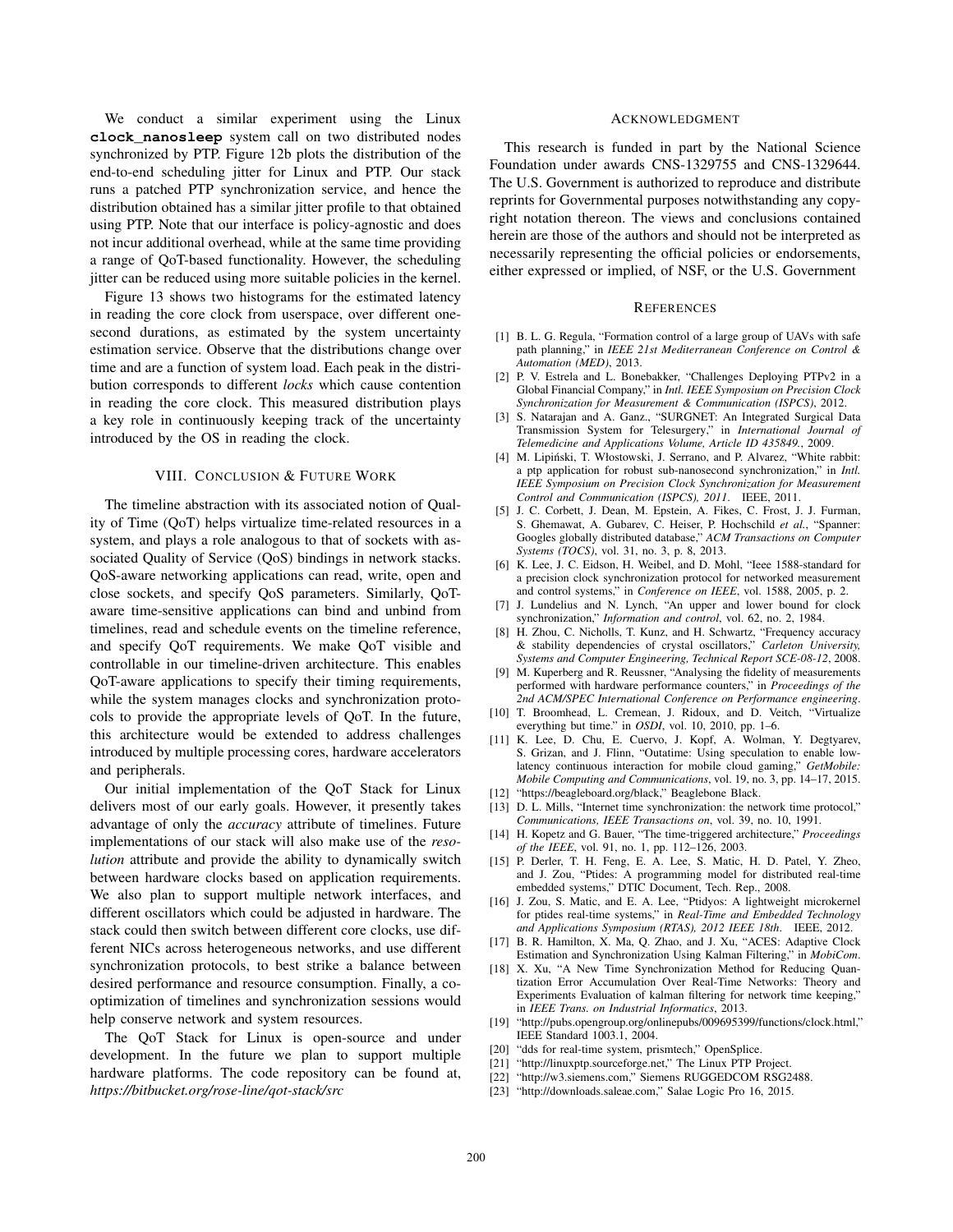#### **APPENDIX**

# *A. Timelines and Bindings*

Timelines are ordered on a red-black tree (left in figure below), and bindings as two parallel sorted linked lists (right in figure below) – one representing accuracy and the other representing resolution. Of greatest importance to time management and synchronization is the ability to calculate the dominating accuracy and resolution for any given timeline, which is the highest accuracy and resolution across all associated bindings. We maintain two parallel linked lists of bindings - ordered by increasing accuracy and resolution respectively, against a single timeline node in the red-black tree. This way, we can efficiently track the dominating accuracy and resolution in a manner that is robust to the addition of a new binding, removal of an existing binding, and update of accuracy and resolution of an existing binding. In the figure below, Timeline "T2" has two bindings: Binding 1 has the dominant accuracy requirement, while Binding 2 has the dominant resolution requirement.



Fig. 14: Sorting Timelines and Bindings

# *B. QoT Stack Data Types*

Listing 2: Time Data Types

```
/ A duration of time *typedef struct timelength {<br>u64 sec; /* Seconds */
   \begin{array}{ccc} \text{u}64 \text{ sec}; & /* \text{ seconds } * \\ \text{u}64 \text{ asec}; & /* \text{ Fraction} \end{array}/* Fractional seconds in attoseconds */
} timelength_t ;
/* A single point in time */typedef struct timepoint {
  s64 sec; /* Seconds since reference */<br>u64 asec; /* Fractional seconds in attos
                   /* Fractional seconds in attoseconds */
} timepoint_t ;
/* An interval of time */typedef struct timeinterval \{<br>timelength t below; /* Seconds below (-ve) */
   timelength_t below;<br>timelength t above:
                                     1* Seconds above (+ve) */
} timeinterval_t ;
% A point in time with an interval of uncertainty */<br>
typedef struct utimepoint {<br>
timepoint_t estimate; /* Estimate of time */
   timeinterval_t interval; /* Uncertainty interval */
} utimepoint_t ;
/* A duration of time with an uncertain end point */typedef struct utimelength {<br>timelength_t estimate; /* Estimate of time */
   timelength_t estimate;
   timeinterval_t interval; /* Uncertainty interval */
  utimelength_t;
```

```
Timeline Information */
typedef struct qot_timeline {
     char name [QOT_MAX_NAMELEN]; /* Timeline name */<br>int index: /* Timeline index */
                                           \frac{1}{1} Timeline index */<br>\frac{1}{1} Events RB tree head */
     struct rb_root event_head; /* Events RB tree h<br>raw spinlock t rb lock: /* RB tree spinlock
     raw spinlock t rb lock :
} got timeline t;
\ell OoT comprised of (min. max) accuracy and resolution \elltypedef struct timequality {
  timelength_t resolution; /* Time resolution */
  timeinterval_t accuracy; /* Time accuracy */
} timequality_t ;
/* Binding Information */
typedef struct qot_binding {
     char name[QOT_MAX_NAMELEN]; /* Application name<br>timequality_t demand; /* Requested QoT
     timequality_t demand; / * Requested QoT */<br>int id / * Binding ID */
                                             /* Binding ID
} qot_binding_t ;
/* Timeline Type */
typedef struct timeline {<br>qot_timeline_t info;
                                  /* Timeline information */<br>\cdot /* Binding information */
     qot_binding_t binding; /* Binding information<br>int fd; /* File descriptor to /dev/timelin
                   i* File descriptor to /dev/timelineX */
     int qotusr_fd; /* File descriptor to /dev/qotusr */
} timeline t;
```
Listing 4: Clock Data Type

| /* OoT Clock (admin only) $*/$                    |                       |          |
|---------------------------------------------------|-----------------------|----------|
| typedef struct qot_clock {                        |                       |          |
| char name [OOT MAX NAMELEN];                      | $/*$ Clock name       | $\ast$ / |
| qot_clk_state_t state;                            | $/*$ Clock state      | $*1$     |
| u64 nom freq nhz;                                 | $/*$ Frequency in nHz | $*1$     |
| u64 nom freq nwatt; /* Power in nWatt             |                       | $*1$     |
| utimelength_t read_lat; /* Read latency           |                       | $\ast$   |
| utimelength t interrupt lat; /* Interrupt latency |                       | $\ast$ / |
| u64 errors [OOT CLK ERR NUM]; /* Error properties |                       | $\ast$ / |
| int phc id:                                       | $/*$ PTP device ID    | $\ast$ / |
| qot_clock_t;                                      |                       |          |

### *C. Precision Time Protocol*

Precision Time Protocol (PTP) [6] is an IEEE 1588 compliant time synchronization protocol and it synchronizes clocks over a multicast capable network. It provides a best master clock algorithm that identifies the best clock in the network and choose it as a master. A slave clock synchronizes to the master clock using bidirectional communication. The master sends a 'Sync' packet along with the timestamp when the packet left the master node. The slave receives the 'Sync' packet and timestamps its arrival time. The slave determines its clock offset from the master by calculating the difference in 'Sync' packet's departure and arrival times, and adjusts its Network Interface Clock (*/dev/ptpX*) accordingly. The slave also compensates for the network propagation delay by exchanging 'delay request' and 'delay response' packets with the master.

#### *D. QoT Application Programming Interface*

In this section, we contrast the QoT-aware TDMA application (Listing 1) with the TDMA application using existing Linux POSIX APIs (Listing 5). The Linux API based TDMA application does not have a notion of QoT and cannot provide end-to-end estimates on timing uncertainty. The application computes its wake up time every period, and uses the **clock\_nanosleep** system call to wake up and transmit a